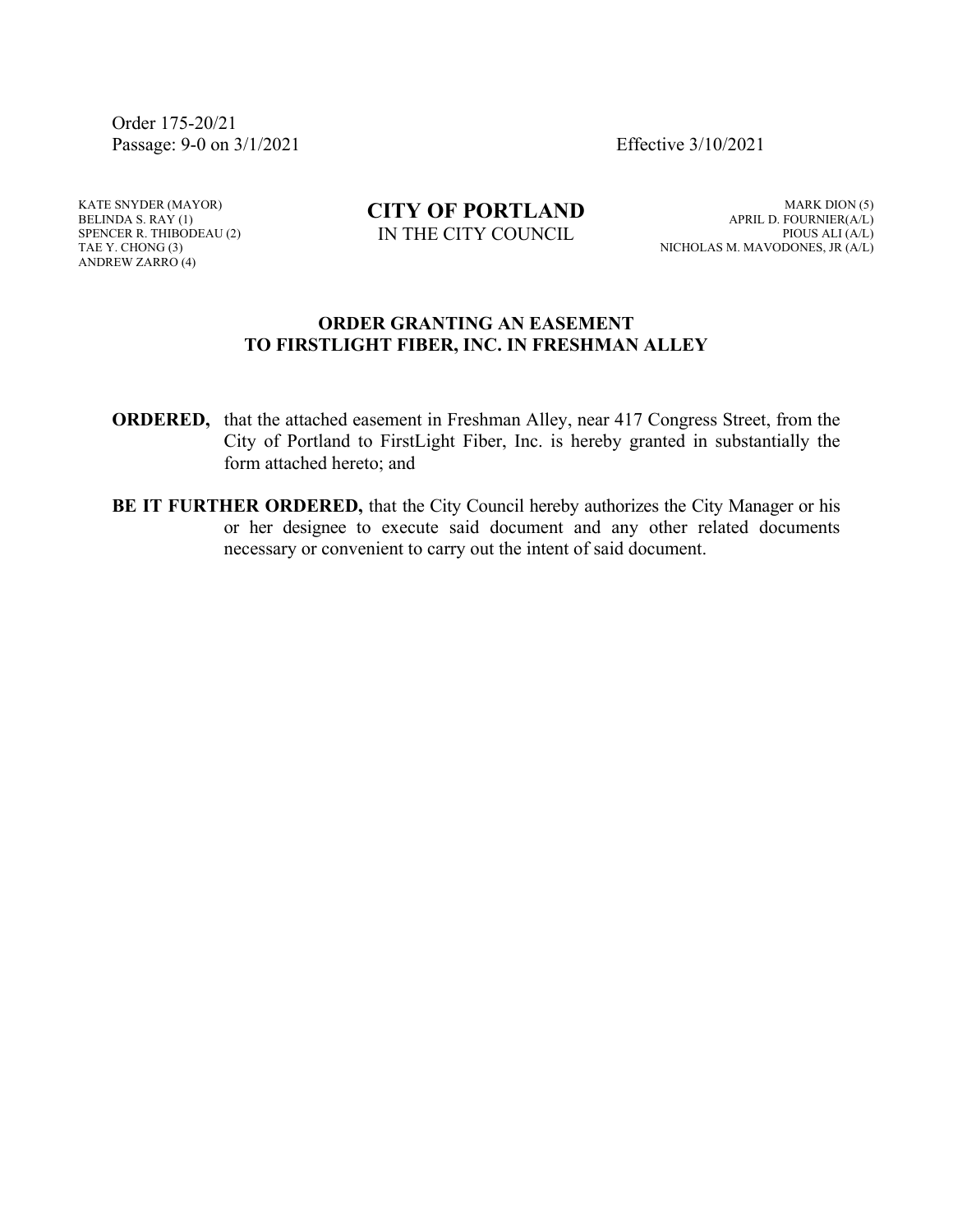# **EASEMENT AGREEMENT**

KNOW ALL PERSONS BY THESE PRESENTS that the **City of Portland**, a municipal corporation organized and existing under the laws of the State of Maine with offices at 389 Congress Street, Portland, Maine 04101 (the "**City**"), as owner of an alley-way, located in Portland, Maine, adjacent to the Congress Street right-of-way and being referred to as Freshman Alley **("Premises"**),

**RELEASES** to **FirstLight Fiber, Inc.**, a Delaware corporation with a mailing address of 41 State Street, 10th Floor, Albany, New York 12207, doing business as **FirstLight,** and its successors and assigns ("**Grantee**"), without covenant,

an **EASEMENT** in gross (the "**Easement**") to construct, install, maintain, operate, alter, repair, rebuild, inspect, patrol, replace in the same or different size, and remove, fiber optic communications facilities including fiber-optic cable, handholes, and conduitfor the purpose of providing telecommunication service, together with all necessary meters, fittings, fixtures, equipment and appurtenances (collectively, the "**Fiber Facilities**"), over, under and within the Premises and as is described further and depicted on the attached **Exhibit A**, (the "**Easement Area**") to serve only the property known as Portland High School at 284 Cumberland Avenue, Portland, Maine. Notwithstanding anything to the contrary herein, Grantee shall not install any above-ground Fiber Facilities in the Easement Area, without the prior written consent of the City, which the City may withhold in its absolute discretion.

The City further grants Grantee the right to use temporarily land adjacent to the Easement Area for purposes of construction, installation, maintenance, alteration, repair, rebuilding, inspection, replacement, and/or removal (collectively, "Utility Work"), together with the right to cut and remove trees, obstructions, bushes, shrubs, roots, and earth, and to do any other work necessary for the purposes of constructing, maintaining, operating, repairing and replacing said Fiber Facilities within the Easement Area. In the event that Grantee disturbs the surface of the Easement Area or any of Grantors' land adjacent to the Easement Area in connection with the exercise of its rights under this Easement Agreement, Grantee will restore the surface of such areas so-disturbed to substantially the same or better condition as existed prior to such disturbance.

The Easement is subject to the existing rights of other utilities that may be located within the Easement Area.

The City agrees that no building or other structure shall be erected or installed within the Easement Area contrary to any statute, law, ordinance or safety regulation or policy. Rights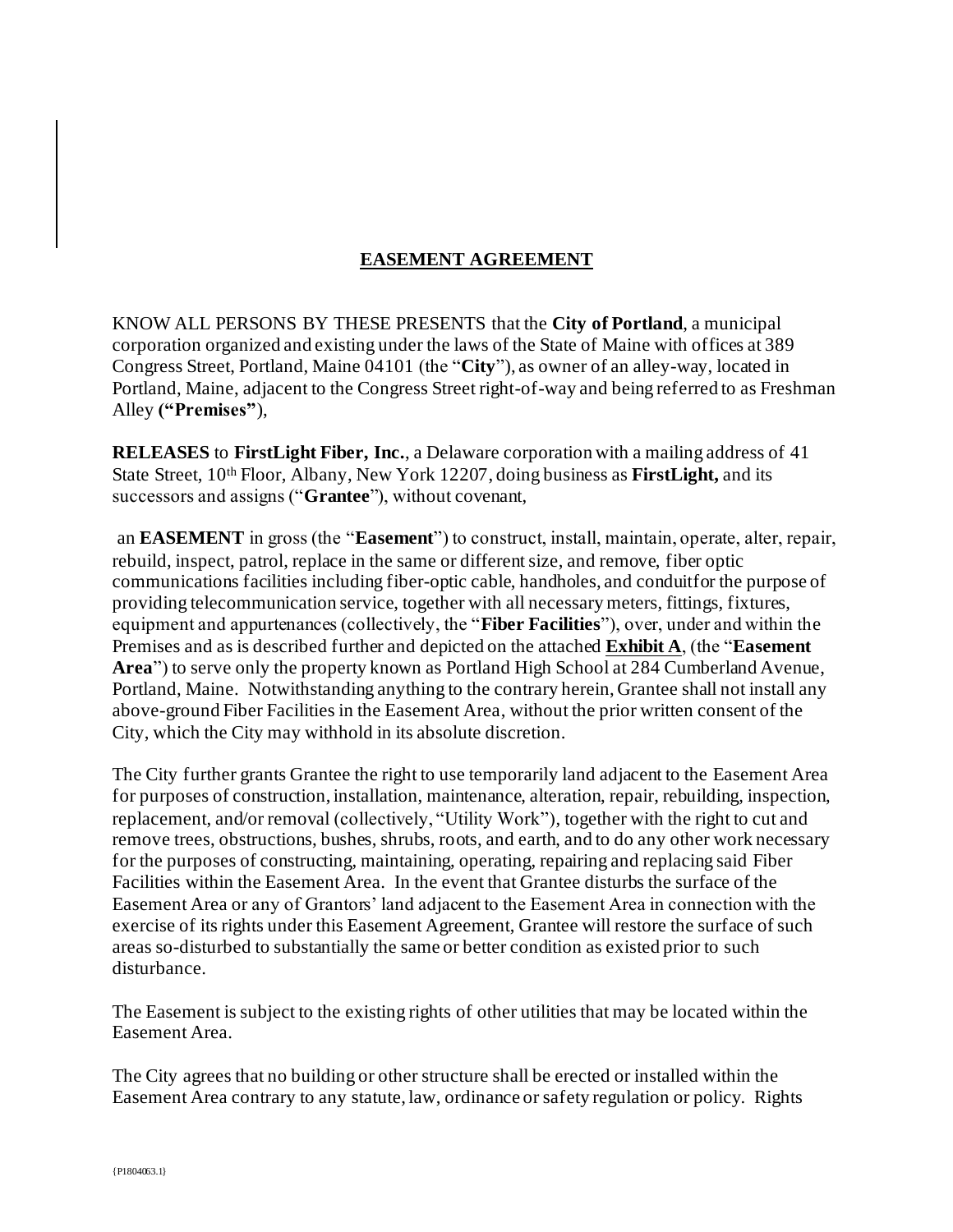reserved to the City shall not be used or exercised in any manner which will interfere with the rights, privileges and authority herein granted to Grantee.

The City expressly reserves and retains the right to use, or to grant to others the right to use, the surface and subsurface of, and air space above, the areas subject to the rights and easements herein granted, provided that such use conforms to all applicable codes and in accordance with good engineering practices, and shall not materially interfere with, in Grantee's reasonable judgment, the exercise by Grantee of the rights and easements herein granted.

### **Grantee's Affirmative Covenants to the City.**

The Grantee, its successors and assigns shall not perform any work within the Easement Area without the prior written consent of the Grantor, its successors and assigns, which consent shall not be unreasonably delayed or withheld, except consent for above-ground Fiber Facilities, which the City may withhold in its absolute discretion. In circumstances where repair or replacement of the Fiber Facilities is required on an immediate basis due to emergency conditions, Grantee need not obtain Grantor's prior written consent, but Grantee will notify Grantor of such work as soon as practical.

Whenever exercising its rights within the Easement Area pursuant to the provisions of a right or easement granted hereunder, such activity shall be performed in a safe, diligent and workmanlike manner, at Grantee's sole cost and expense, in compliance with all applicable laws, ordinances, and regulations, including, without limitation, any and all requirements of the City regarding land use approvals. Grantee shall promptly remove all waste, tools, and all material and equipment after each permitted entry upon the Easement Area.

In the event that Grantee disturbs the surface of the Easement Area or any of Grantors' land adjacent to the Easement Area in connection with the exercise of its rights under this Easement Agreement, Grantee will, at its sole expense, restore the surface of such areas so-disturbed to substantially the same or better condition as existed prior to such disturbance.

Grantee agrees, binds and obligates itself, its successors and assigns to procure and maintain throughout the term of this Easement Agreement occurrence based comprehensive general liability insurance in the minimum amount of Four Hundred Thousand Dollars (\$400,000) (or the amount stated in the Maine Tort Claims Act, as may be amended from time to time) per occurrence for bodily injury, death, or property damage covering its activities hereunder and naming the City as an additional insured thereon. In addition, Grantee shall maintain and provide evidence of Workers' Compensation insurance in the statutory amount to the extent it may be required by law. Certificates evidencing such policies shall be delivered to the City upon request and shall provide the City with no less than thirty (30) days prior notice of cancellation or nonrenewal. All insurance coverage required herein shall include coverage of all Grantees' contractors and subcontractors.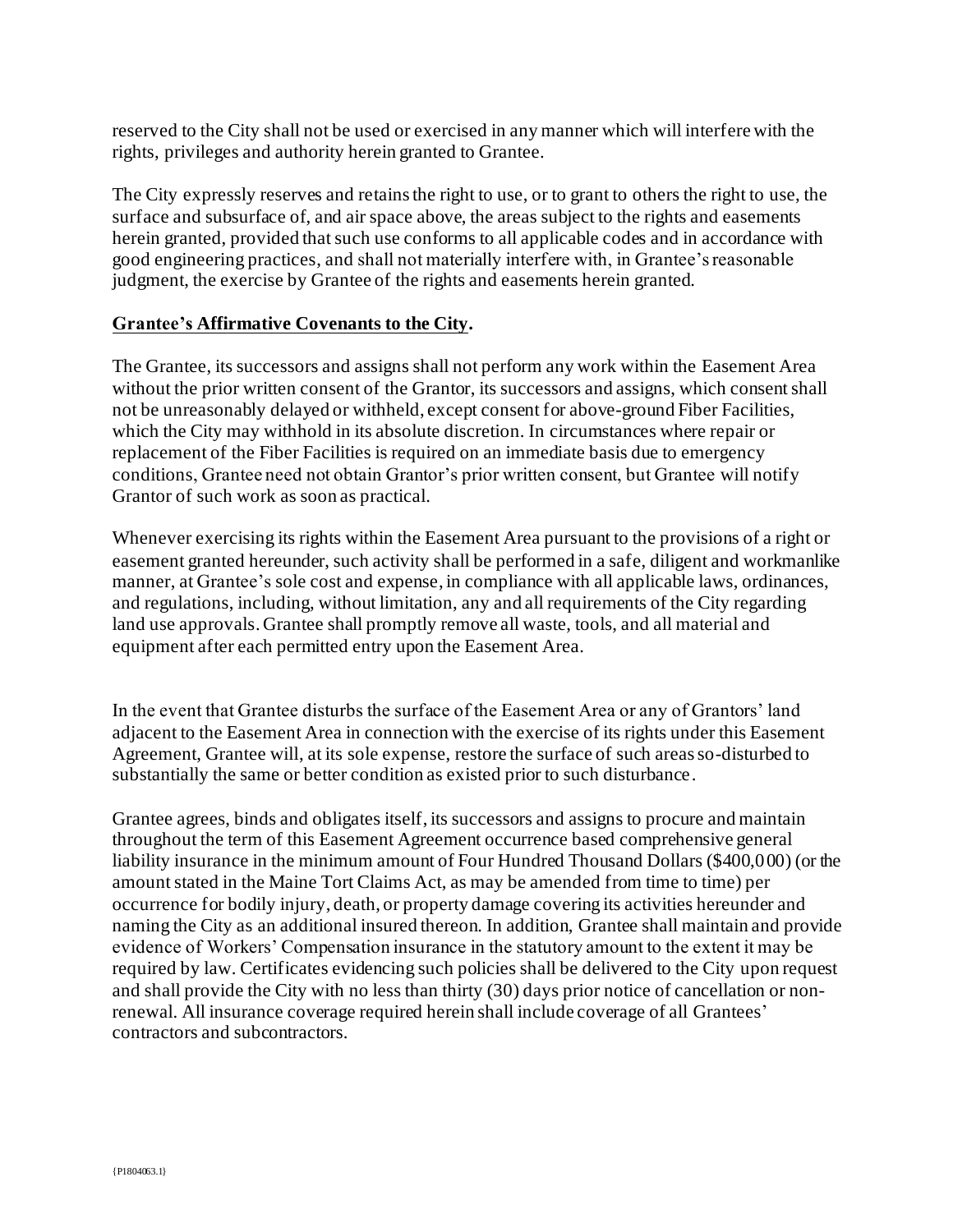Grantee, by execution of this Easement Agreement, hereby agrees to assume and hereby does assume responsibility for any and all claims and/or damage to persons or property arising out of or in any way related to Grantee's exercise of the rights granted by this Easement Agreement, and does hereby forever waive, release, relinquish, remise, defend, indemnify, hold harmless, and discharge the City, its agents, employees, successors and assigns from and against any and all losses, costs or expenses (including reasonable attorneys' fees), damages, demands, liabilities, claims, actions, causes of action, suits, or judgments (collectively, "Claims") whatsoever of every name and nature, in law and in equity, including without limitation those related in any manner to any accident or injury to, or death of, any person, or any damage to property occurring on, in or in the vicinity of the area covered by this Easement Agreement, arising out of the presence in and use by the Grantee of the area covered by this Easement Agreement. Grantee's indemnification obligations under this paragraph do not apply to claims or damages arising solely from the acts or omissions of the City its agents, employees, successors and assigns.

In the event Grantee, its successors or assigns, no longer needs the Fiber Facilities, it shall notify the City in writing, and the parties shall meet to determine the appropriate disposition of those facilities, at Grantee's sole expense, and the potential extinguishment of this Easement Agreement.

This Easement Agreement, as the same may be amended from time to time, shall be binding on and inure to the benefit of the successors and assigns of the parties: the burdens of the Easement created hereby shall burden and run with the Premises, and Grantee shall have the right to assign its Easement created hereby.

## [*REMAINDER OF PAGE INTENTIONALLY LEFT BLANK; SIGNATURES TO FOLLOW*]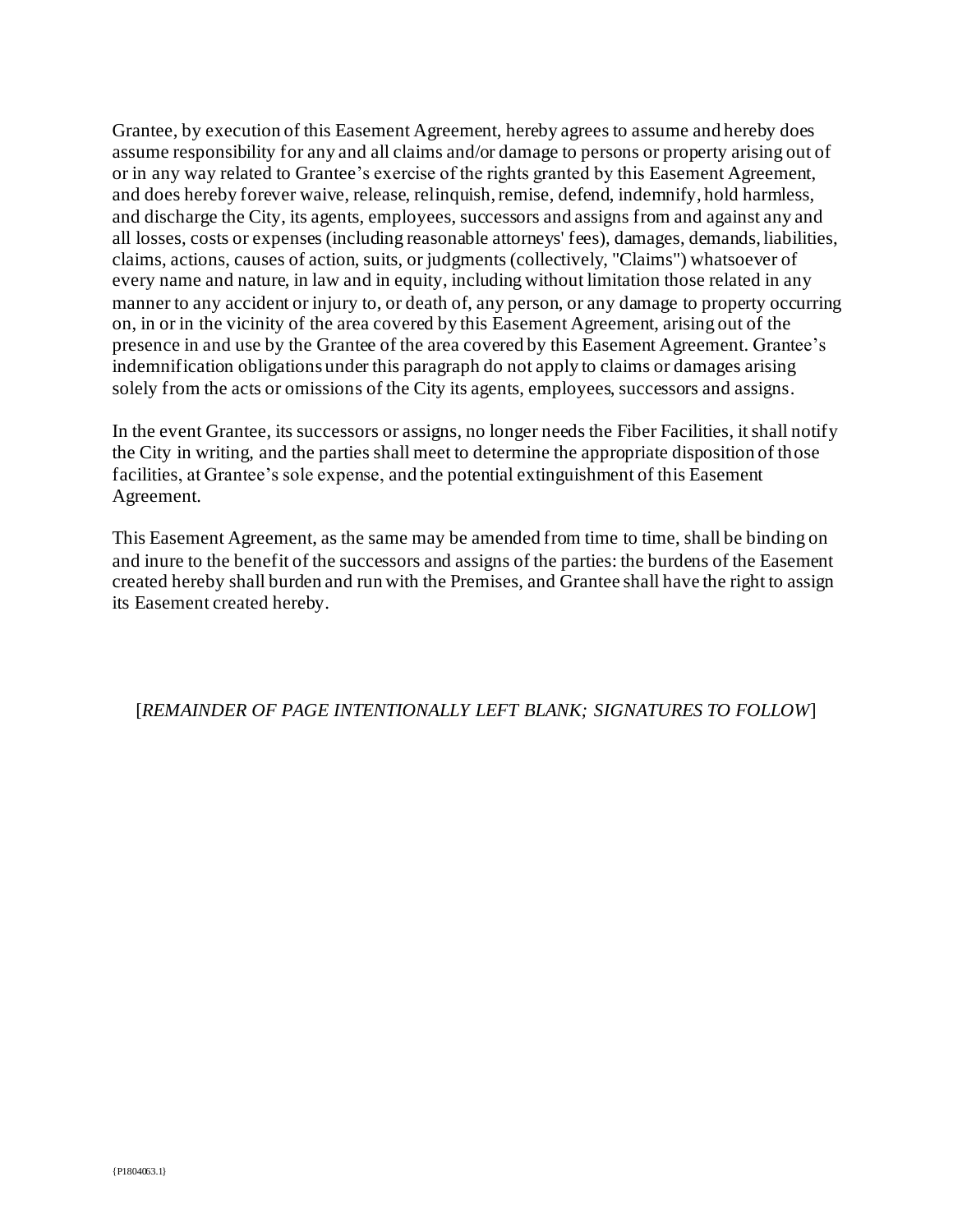IN WITNESS WHEREOF, the City and Grantee have caused this instrument to be executed on this  $\_\_\_\_$  day of  $\_\_\_\_\_\_\_$ , 2021.

## **CITY: CITY OF PORTLAND**

\_\_\_\_\_\_\_\_\_\_\_\_\_\_\_\_\_\_\_\_\_\_\_\_\_\_\_\_\_\_ By: \_\_\_\_\_\_\_\_\_\_\_\_\_\_\_\_\_\_\_\_\_\_\_\_\_\_\_\_\_\_\_\_\_\_\_\_\_

Witness Jon P. Jennings Its City Manager

STATE OF MAINE COUNTY OF CUMBERLAND, SS \_\_\_\_\_\_\_\_\_\_\_\_\_\_\_, 2021

Then personally appeared the above-named Jon P. Jennings, in his capacity as City Manager for the City of Portland, Maine, and acknowledged the foregoing instrument to be his free act and deed in his said capacity and the free act of deed of said City of Portland.

Before me,

Notary Public/Maine Attorney at Law Printed Name: \_\_\_\_\_\_\_\_\_\_\_\_\_\_\_\_\_\_\_\_\_\_ Commission Expires: \_\_\_\_\_\_\_\_\_\_\_\_\_\_\_\_

\_\_\_\_\_\_\_\_\_\_\_\_\_\_\_\_\_\_\_\_\_\_\_\_\_\_\_\_\_\_\_\_\_

[*SIGNATURES CONTINUE ON FOLLOWING PAGE*]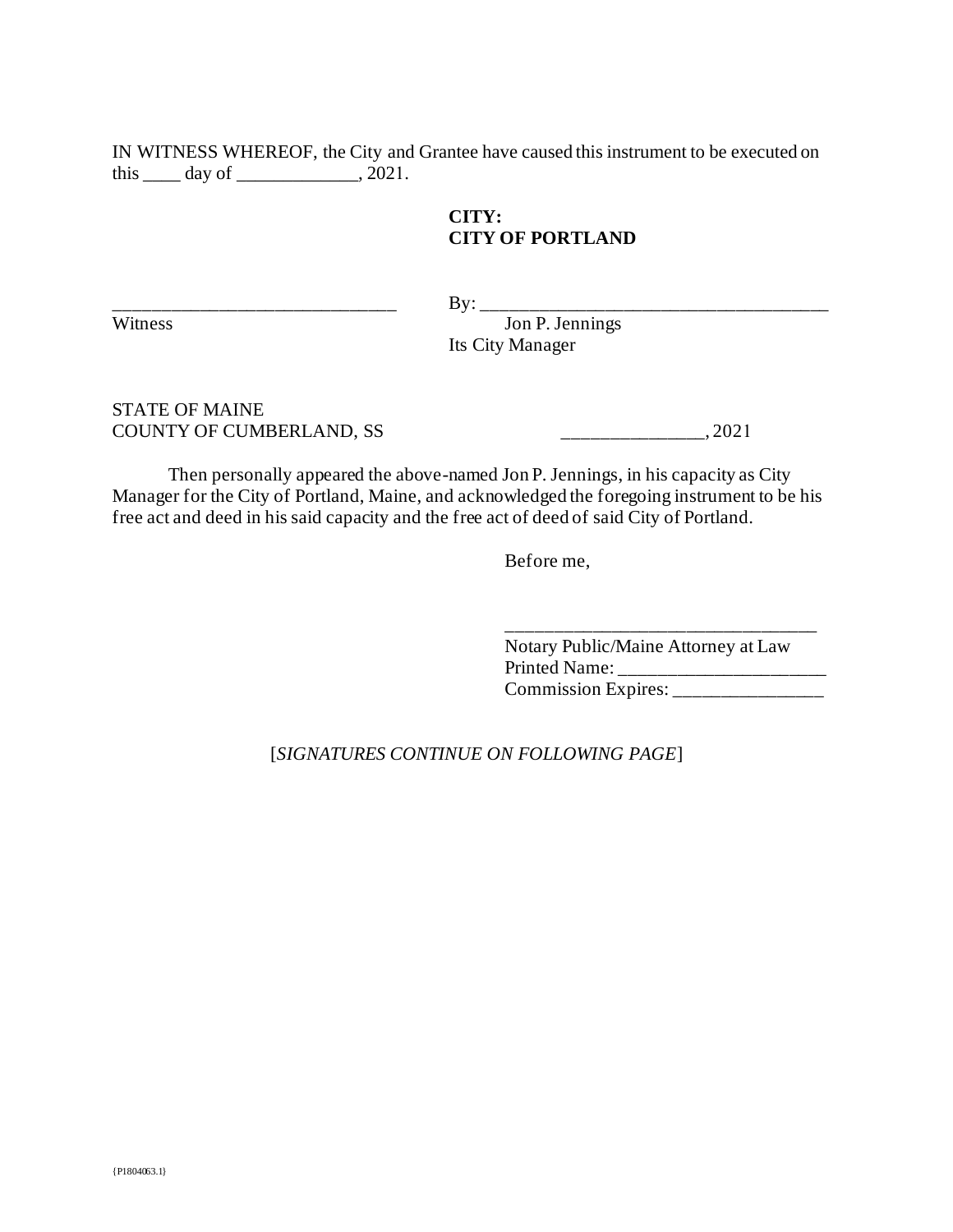### **GRANTEE:**

### **FirstLight Fiber, INC., d/b/a FirstLight**

 $\rm By:\_$ Witness Peter SeeHusen Its: VP, OSP Engineering

#### STATE OF MAINE COUNTY OF CUMBERLAND, SS \_\_\_\_\_\_\_\_\_\_\_\_\_\_\_, 2021

Personally appeared before me the above named authorized representative of FirstLight, Inc., d/b/a FirstLight/Oxford Networks, \_\_\_\_\_\_\_\_\_\_\_\_\_\_\_\_\_\_\_\_\_\_, its and acknowledged the foregoing instrument to be his/her/their free act and deed.

Before me,

Notary Public/Maine Attorney at Law Printed Name: \_\_\_\_\_\_\_\_\_\_\_\_\_\_\_\_\_\_\_\_\_\_ Commission Expires: \_\_\_\_\_\_\_\_\_\_\_\_\_\_\_\_

\_\_\_\_\_\_\_\_\_\_\_\_\_\_\_\_\_\_\_\_\_\_\_\_\_\_\_\_\_\_\_\_\_